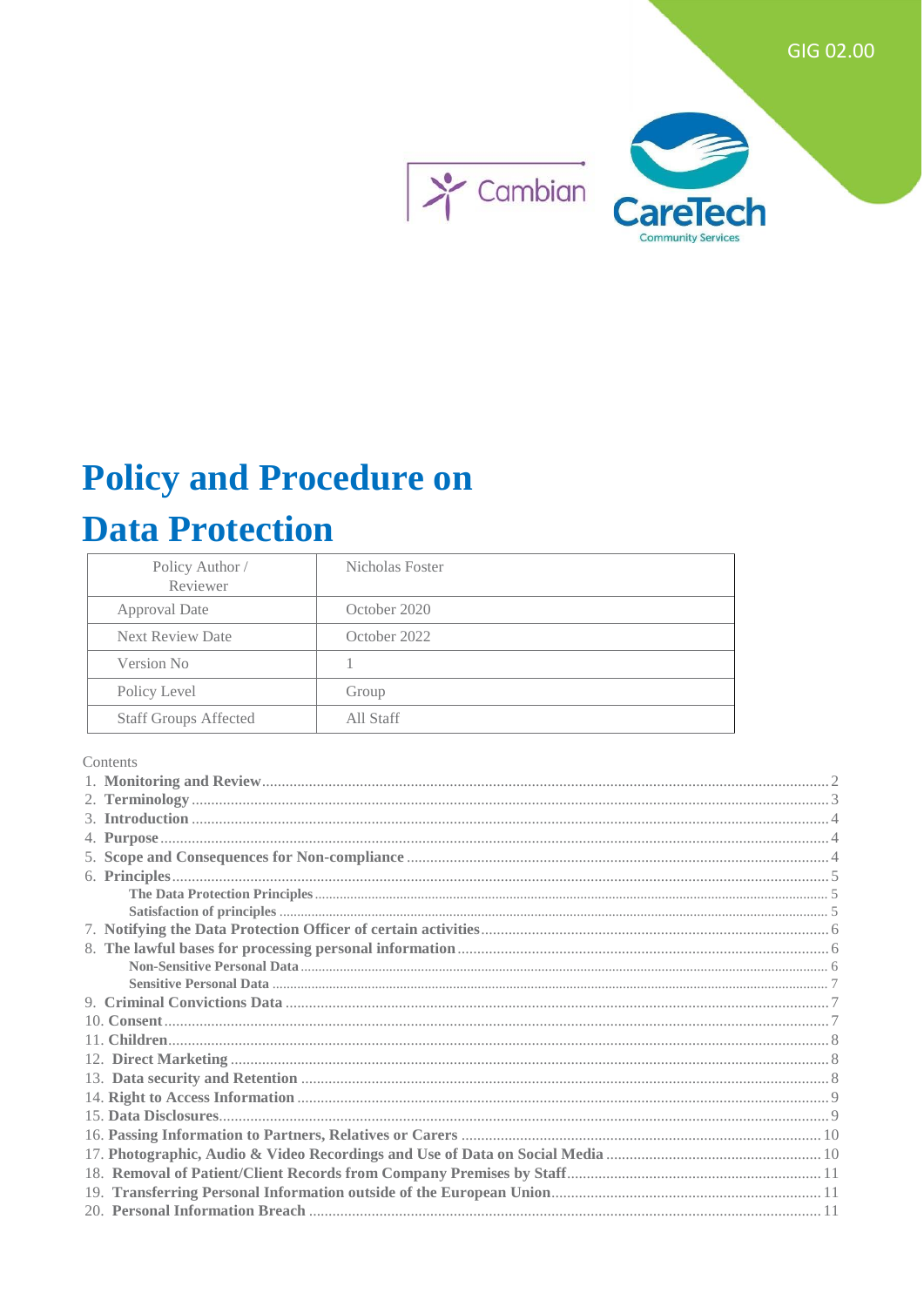® CareTech Group Holdings PLC Print Date: 2-Dec-20 Page 1 of 14

## <span id="page-1-0"></span>1. **Monitoring and Review**

1.1. The Proprietor will undertake a formal review of this policy for the purpose of monitoring and of the efficiency with which the related duties have been discharged, by no later than two years from the date of approval shown above, or earlier if significant changes to the systems and arrangements take place, or if legislation, regulatory requirements or best practice guidelines so require.

Signed:

A Shell

Amanda Sherlock Senior Information Risk Owner (SIRO) Director, Compliance & Regulation October 2020

> ® CareTech Group Holdings PLC Print Date: 2-Dec-20 Page 2 of 13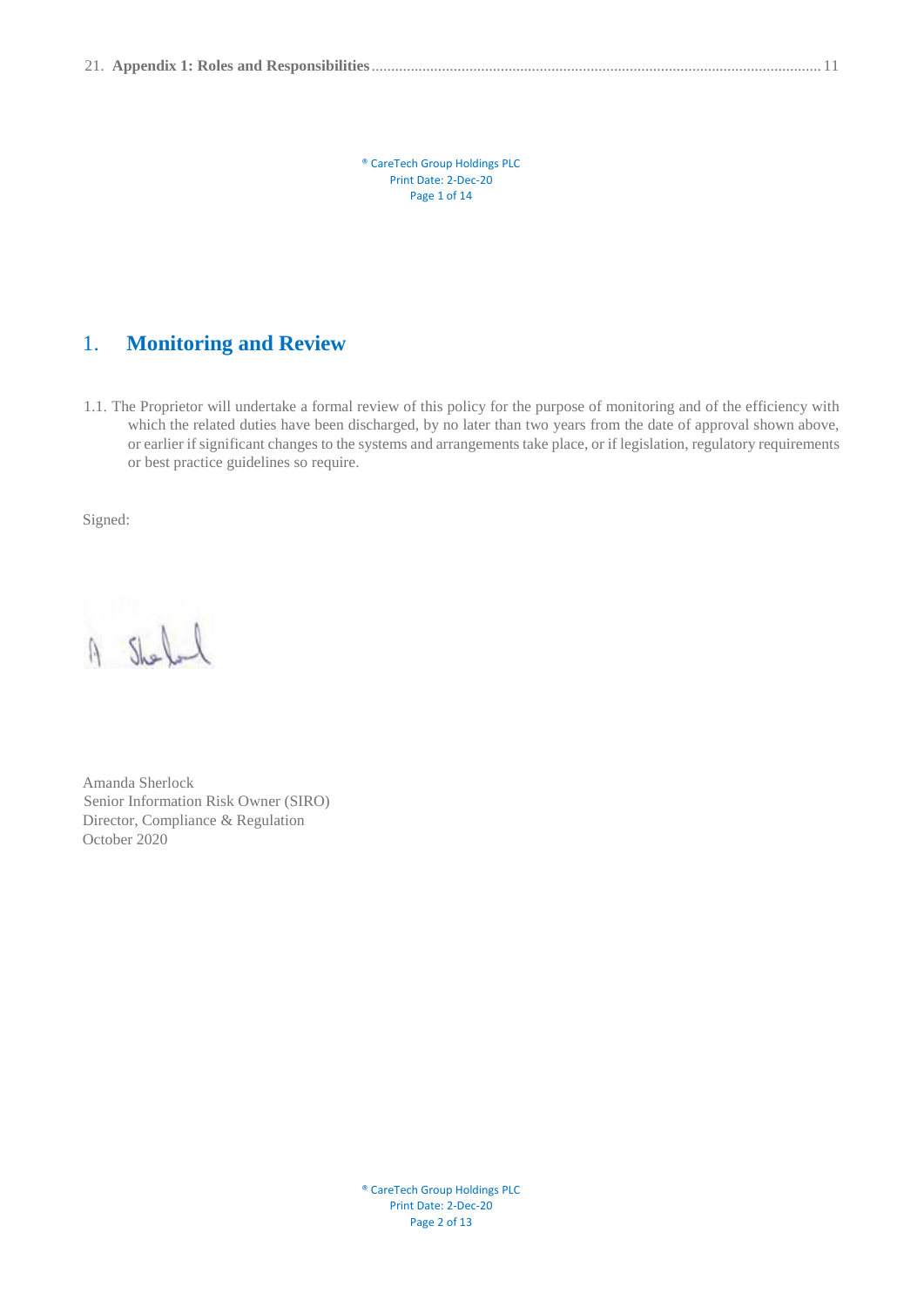## <span id="page-2-0"></span>2. **Terminology**

2.1.Our aim is to use consistent terminology throughout this policy and all supporting documentation as follows:

| Personal Information/Personal<br>Data                                         | Personal information is any information about any living person from<br>which they can be identified. This can be on paper, on a computer or<br>even just talked about. Personal information can relate to, for example,<br>past or present employees/workers, contractor/ suppliers, customers or<br>shareholders.<br>Some examples are: personal contact details, such as name, address,<br>email, telephone number, date of birth, bank account details. |
|-------------------------------------------------------------------------------|-------------------------------------------------------------------------------------------------------------------------------------------------------------------------------------------------------------------------------------------------------------------------------------------------------------------------------------------------------------------------------------------------------------------------------------------------------------|
| Special Category of personal<br>information/Sensitive Personal<br>Information | Information about an individual's racial or ethnic origin; political<br>opinions; religious or philosophical beliefs; trade union membership;<br>health; sex life or sexual orientation; criminal convictions, offences or<br>alleged offences; genetic data; or biometric data for the purpose of<br>uniquely identifying an individual.                                                                                                                   |
| Processing                                                                    | Any activity that involves using personal information. This includes<br>collecting personal information, recording it, storing it, retrieving it,<br>using it, amending it, disclosing it, destroying it, and transferring it to<br>third parties.                                                                                                                                                                                                          |
| Data Protection Impact Assessment                                             | A data protection impact assessment is an assessment of the impact on<br>individuals of the envisaged processing operations on the use of their<br>personal data.                                                                                                                                                                                                                                                                                           |
| <b>Direct Marketing</b>                                                       | Direct marketing means the communication (by whatever means) of<br>advertising or marketing material which is directed to particular<br>individuals.                                                                                                                                                                                                                                                                                                        |
| 'Establishment' or 'Location'                                                 | This is a generic term which means the location of the service user<br>(residential home/school/college)                                                                                                                                                                                                                                                                                                                                                    |
| Individual/Data Subject                                                       | This means the person whose personal information is held by the<br>Company.                                                                                                                                                                                                                                                                                                                                                                                 |
| Service Head / Head of Service                                                | This is the senior person with overall responsibility for the<br>Location.                                                                                                                                                                                                                                                                                                                                                                                  |
| Staff                                                                         | Means full or part-time employees of the Company, agency<br>workers, bank workers, contract workers and volunteers.                                                                                                                                                                                                                                                                                                                                         |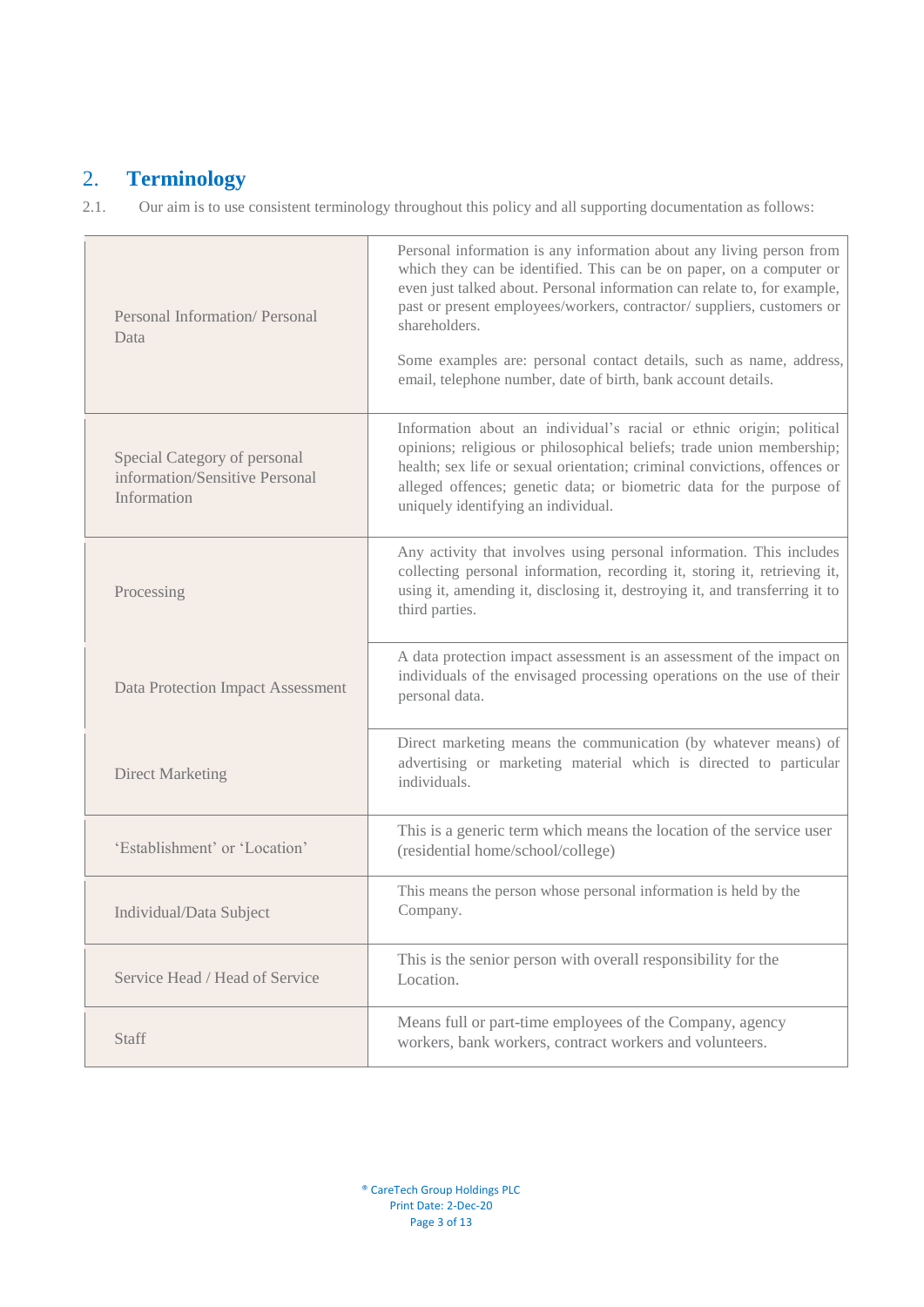## <span id="page-3-0"></span>3. **Introduction**

- 3.1. The Company is committed to all aspects of data protection and takes seriously its duties, and the duties of its employees under the Data Protection Act 2018 and the General Data Protection Regulations (GDPR).
- 3.2.This policy sets out how the Company deals with personal data and applies to CareTech Holdings Plc and all of its direct and indirect subsidiaries and references to "the Company" shall be construed as referring to all such companies.
- 3.3. It affects all staff and must be read in conjunction with the following policies:
	- **Information Security**
	- Risk Management
	- Records Management
	- Data Privacy Notice
	- Information Systems Acceptable Use
	- Access to Records
	- Confidentiality Code of Practice
	- Processing of Special Category Data and Criminal Offence Data
- 3.4 We need to collect and use personal information about people in order to provide our services and carry out our business. These may include members of the public, current, past and prospective employees, clients, foster parents, shareholders, customers and suppliers. In addition, we may be required by law to collect and use information. It is the Company's policy that all personal information, whether in paper, electronic or any other format, must be handled in strict confidence and managed in accordance with Data Protection Act and associated legislation and guidance.
- 3.5 The need to process data for the Company's operational purposes should be communicated to all data subjects at the point of collection. Further information of the Company's operational purposes and how it handles personal data is outlined in the Privacy Policy which is available on the Company's website.
- 3.6. The Company have appointed a Data Protection Officer who is ultimately responsible for ensuring compliance with the Data Protection Act and implementation of this policy on behalf of the Information Governance Board. Any questions or concerns about the interpretation or operation of this policy should be taken up, in the first instance, with the Data Protection Officer who can be contacted at: Data.Protection@CareTech-UK.Com.

#### <span id="page-3-1"></span>4. **Purpose**

4.1. The purpose of the Data Protection Policy is to support the 7 Caldicott Principles, the 10 Data Security Standards, the General Data Protection Regulations (2016) and Data Protection Act (2018), the common law duty of confidentiality and all other relevant national legislation. We recognise data protection as a fundamental right and embrace the principles of data protection by design and by default.

## <span id="page-3-2"></span>5. **Scope and Consequences for Non-compliance**

- 5.1. All Employees, irrespective of their role within the organisation, are held by the contents of this policy and are required to follow and uphold the values, principals and expected behaviours of the Company when carrying out their duties and responsibilities.
- 5.2. With regards to data protection, the roles and responsibilities of employees are set out at the end of this policy (see Appendix 1).
- 5.3. All Employees and others who obtain, handle, process, transport and store personal data for the Company are under an obligation to ensure that they have regard to the six data protection principles (see below) when accessing, using or disposing of personal information. Failure to observe the data protection principles within this policy may result in an Employee incurring personal criminal liability. It may also result in disciplinary action up to and including dismissal. For example, if an Employee accesses another Employee's employment records without the requisite authority, the Company will treat this as gross misconduct and instigate its disciplinary procedures. Such gross misconduct will also constitute a criminal offence.

® CareTech Group Holdings PLC Print Date: 2-Dec-20 Page 4 of 13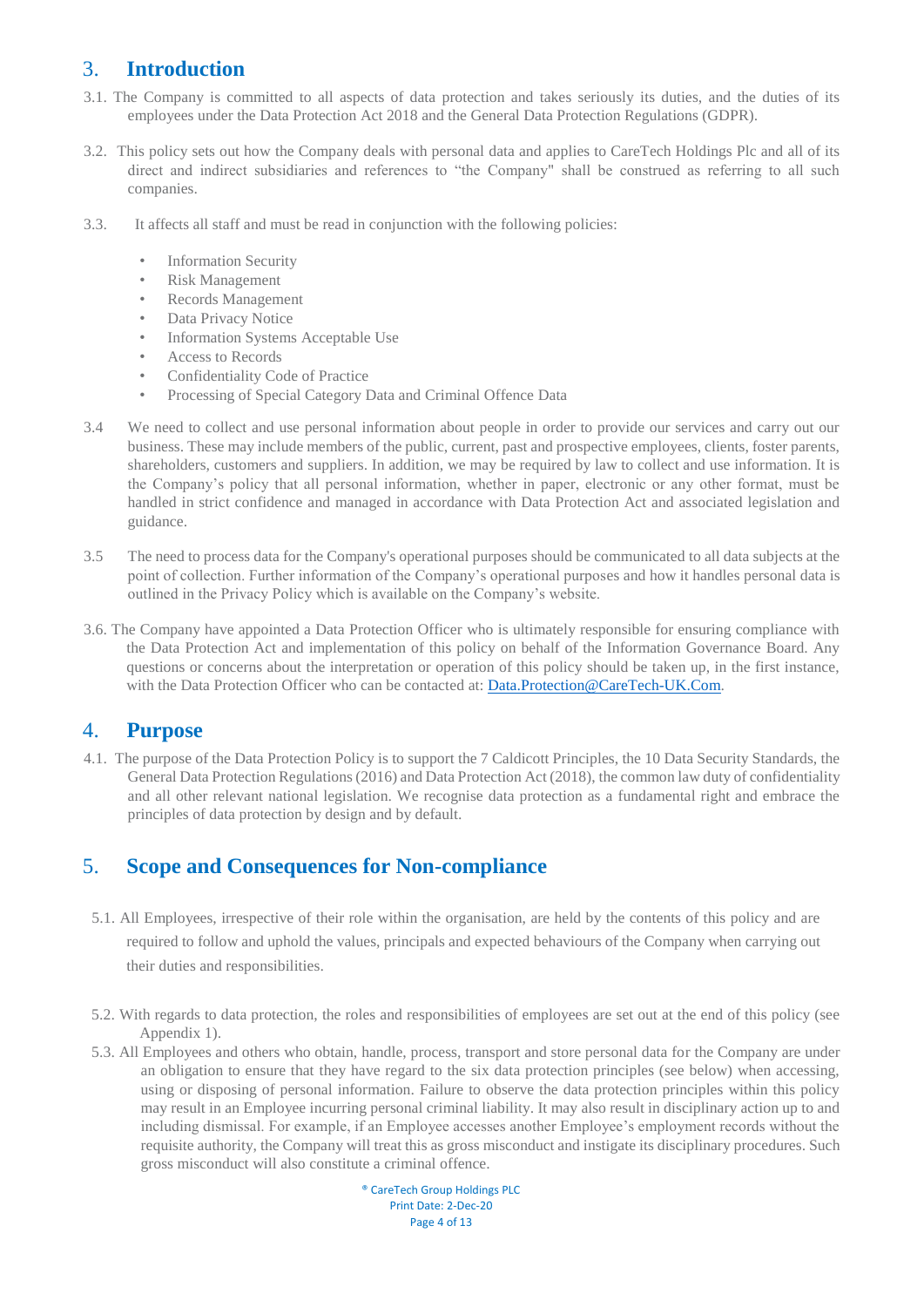## <span id="page-4-0"></span>6. **Principles**

6.1. The Company fully endorses and adheres to the six principles of the Data Protection Act. These principles specify the legal conditions that must be satisfied in relation to obtaining, handling, processing, transportation and storage of personal data. The Company will retain its data and records in accordance with the requirements of ISO 9001/2008 and other appropriate Regulations and Standards.

#### <span id="page-4-1"></span>**The Data Protection Principles**

- 6.2. The principles require that personal information must be:
	- a) Processed lawfully, fairly and in a transparent manner;
	- b) Collected only for specified, explicit and legitimate purposes, and processed only in line with those purposes;
	- c) Adequate, relevant and limited to what is necessary in relation to the purposes for which it is processed; d) Accurate and, where necessary, kept up to date;
	- e) Not kept in a form which permits identification of individuals for longer than necessary, in relation to the purposes for which it is processed;
	- f) Kept secure, and protected against unauthorised or unlawful processing, and against accidental loss, destruction or damage.

#### <span id="page-4-2"></span>**Satisfaction of principles**

6.3. In order to meet the requirements of the principles, the Company shall:

- a) make all reasonable efforts to ensure that individuals who are the focus of the personal data (data subjects) are informed of the identity of the data controller, the purposes of the processing, any disclosures to third parties that are envisaged; given an indication of the period for which the data will be kept, and any other information which may be relevant.
- b) ensure that the reason for which it collected the data originally is the only reason for which it processes those data, unless the individual is informed of any additional processing before it takes place.
- c) not seek to collect any personal data which is not strictly necessary for the purpose for which it was obtained. Forms for collecting data will always be drafted with this mind. If any irrelevant data are given by individuals, they will be destroyed immediately.
- d) review and update all data on a regular basis. It is the responsibility of the individuals giving their personal data to ensure that this is accurate, and each individual should notify the Company if, for example, a change in circumstances mean that the data needs to be updated. It is then the responsibility of the Company to ensure that any notification regarding the change is noted and acted on.
- e) undertakes not to retain personal data for longer than is necessary to ensure compliance with the legislation, and any other statutory requirements. This means the Company will undertake a regular review of the information held and implement a weeding process. The Company will dispose of any personal data in a way that protects the rights and privacy of the individual concerned (e.g. secure electronic deletion, shredding and disposal of hard copy files as confidential waste).
- f) only process personal data in accordance with individuals' rights (these rights are listed below). All members of staff are responsible for ensuring that any personal data which they hold is kept securely and not disclosed to any unauthorised third parties. The Company will ensure that all personal data is accessible only to those who have a valid reason for using it.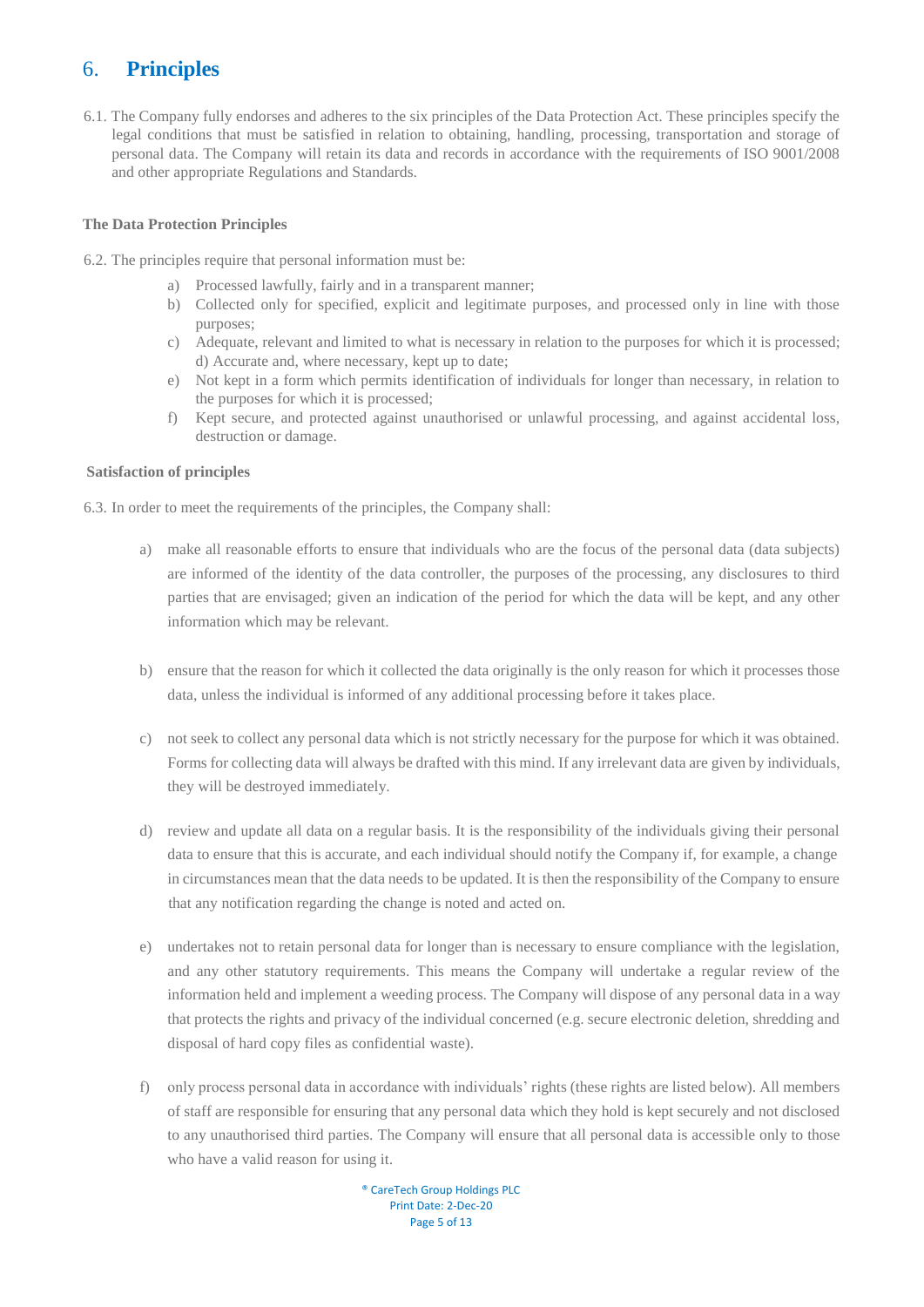g) have in place appropriate technical and organisational security measures to safeguard personal information; ensure that personal information is not transferred to countries outside of the European Union without notifying the Data Protection Officer and that suitable safeguards in place.

## <span id="page-5-0"></span>7. **Notifying the Data Protection Officer of certain activities**

- 7.1. A Data Protection Impact Assessment must be undertaken prior to undertaking certain activities that involve processing personal information.
- 7.2. A 'data protection impact assessment' will consider the impact of the activities; identify privacy risks and steps to minimise those risks; and evaluate whether the activities are permitted by data protection law. As such, employees should seek advice from the Data Protection Officer so they can advise whether a data protection impact assessment is required in the following situations:
	- a) Process new types of personal information i.e. personal information which has not been collected before.
	- b) Process personal information in a new or significantly different way, including via the use of new technologies.
	- c) Use personal information for a purpose other than that for which it was collected.
	- d) Enter a contract with a third party that involves disclosing or sharing personal information.
	- e) Any new or significantly different use of automated processing of personal information to evaluate an individual, for example to analyse or predict an individual's performance at work, health, personal preferences, interests, reliability, behaviour, location or movements.
	- f) Any new or significantly different use of automated decision-making i.e. where a decision is made on a solely automated basis without meaningful human involvement, and it has a significant effect on individuals.
	- g) Any new or significantly different large scale processing of special categories of personal information; or large scale, systematic monitoring of a publicly accessible area. Whether processing is 'large scale' will depend on, for example, the number of individuals, volume of data, range of data, duration of processing, or geographical extent – if you are in any doubt as to whether processing is large scale, contact the Data Protection Officer.
	- h) Implement significant changes to systems or the business (including new or different technology) which involve processing personal information.
	- i) Any new direct marketing activity (including electronic marketing by email, telephone, fax or text message).
	- j) Transmit or send personal information to, or view or access personal information in, a country outside of the European Economic Area (EEA), where this has not been previously authorised by the Data Protection Officer or in line with the Group's Data Protection Policy. The EEA is the 28 countries in the European Union, along with Iceland, Liechtenstein and Norway.
- 7.3. Employees must comply with any directions from the Data Protection Officer in relation to the above, and the terms of any data protection impact assessment.

## <span id="page-5-1"></span>8. **The lawful bases for processing personal information**

#### <span id="page-5-2"></span>**Non-Sensitive Personal Data**

- 8.1. The Company will only process personal data where it is strictly necessary to carry out a specific purpose. The processing of personal data must be based on one of the legal bases listed below:
	- a) the data subject has given his or her consent.
	- b) the processing is necessary for the performance of a contract with the data subject (e.g. monitoring performance of employees in line with the contract of employment) or where the data subject has requested the Company to take specific steps before entering into a contract (e.g. obtaining employment references from a previous employer).
	- c) to meet our legal compliance obligations (safeguarding children, for example).
	- d) to protect the data subject's vital interests (i.e. matters of life or death).
	- e) to perform a task in the public interest or for our official functions where the task or function has a clear basis in law.
	- f) to pursue our legitimate business interests providing there is no conflict with the data subjects rights.

® CareTech Group Holdings PLC Print Date: 2-Dec-20 Page 6 of 13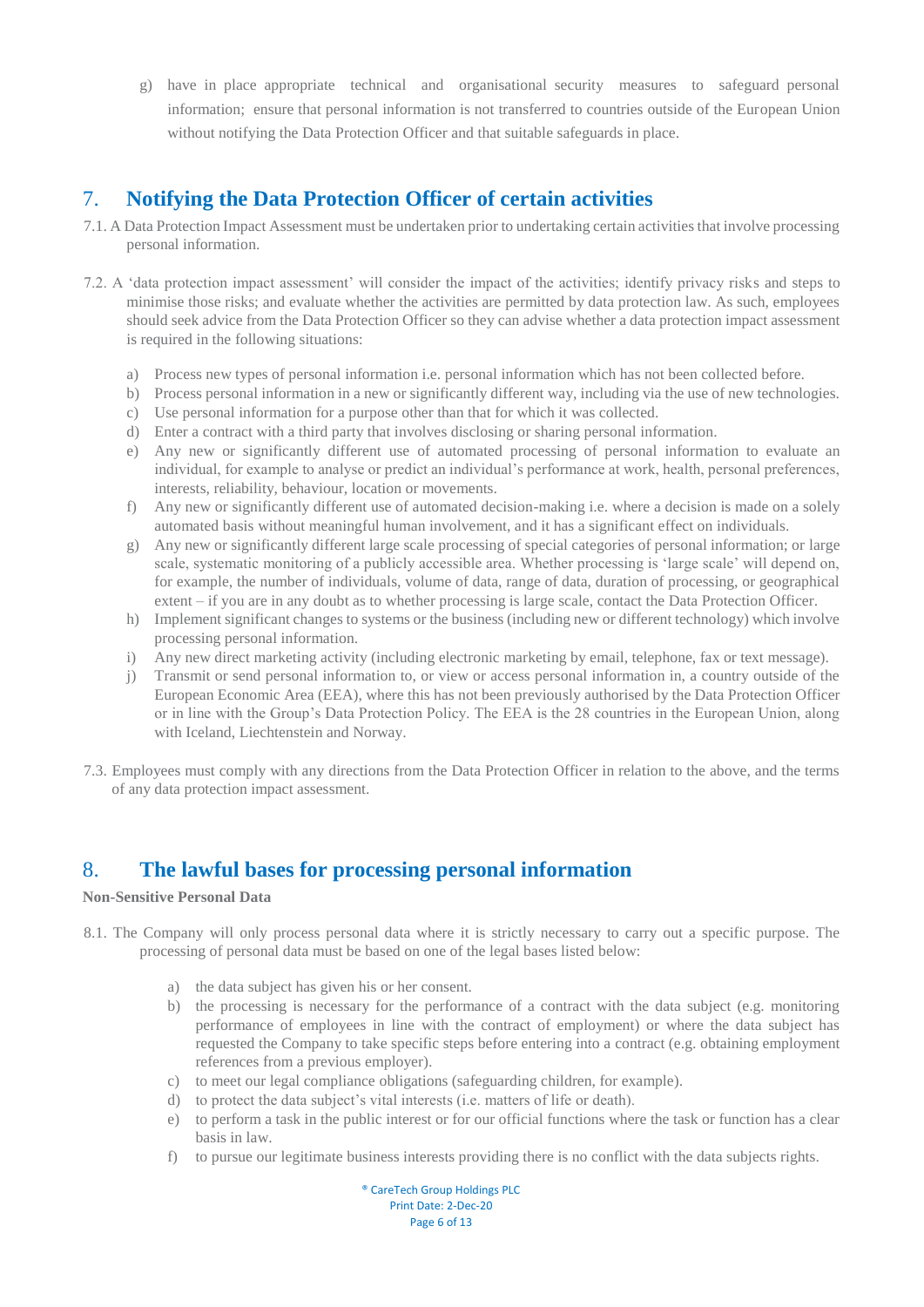#### <span id="page-6-0"></span>**Sensitive Personal Data**

- 8.2. The processing of sensitive personal data represents a greater intrusion in individual privacy than when processing non-sensitive personal data. We will therefore take special care when processing sensitive personal data, in particular in ensuring the necessity of the processing and security of the sensitive personal data. The processing of sensitive personal data must be based on one of the above legal bases for processing non-sensitive personal data **and** one of the additional legal bases below for processing sensitive personal data.
	- a) The data subject has given explicit consent.
	- b) The processing is necessary in the context of employment law, or laws relating to social security and social protection.
	- c) The processing is necessary to protect vital interests of the data subject (or another person) where the data subject is incapable of giving consent.
	- d) The processing is carried out in the course of the legitimate business activities.
	- e) The processing relates to personal data which have been manifestly made public by the data subject.
	- f) The processing is necessary for the establishment, exercise or defence of legal claims, or for courts acting in their judicial capacity.
	- g) The processing is necessary for reasons of substantial public interest**,** and occurs on the basis of a law, it is proportionate to the aim pursued and protects the rights of data subjects.
	- h) The processing is required for the purpose of medical treatment undertaken by health professionals**,**  including assessing the working capacity of employees and the management of health or social care systems and services**.**
	- i) The processing is necessary for reasons of public interest in the area of public health.
	- j) The processing is necessary for archiving purposes in the public interest, for historical, scientific, research or statistical purposes, subject to appropriate safeguards for the rights of the data subject.
- 8.3 Sensitive personal data must be processed in keeping with the **Policy for Processing Special Categories of Personal Data and Criminal Offence Data**.

#### <span id="page-6-1"></span>9. **Criminal Convictions Data**

9.1. There are specific rules regarding the processing of data relating to criminal convictions and offences. Such data must be processed in keeping with the **Policy for Processing Special Categories of Personal Data and Criminal Offence Data**. Advice should be sought from the Data Protection Officer as required.

#### <span id="page-6-2"></span>10. **Consent**

10.1 Consent is:

*"any freely given, specific, informed and unambiguous indication of the data subject's wishes by which he or she, by a statement or by a clear affirmative action, signifies agreement to the processing of personal data relating to him or her".* 

- 10.2. Consent means giving people genuine choice and control over how we use their data. If the individual has no real choice, consent is not freely given and it will be invalid. This means people must be able to refuse consent without detriment, and must be able to withdraw consent easily at any time. It also means consent should be separated from other terms and conditions (including giving separate consent options for different types of processing) wherever possible.
- 10.3 Whilst consent is one of the legal bases for processing of personal information, it is not required where another legal basis exists. Where consent is required, the data subject must be informed and their wishes must be respected and written record must be retained for auditing purposes.
- 10.4 The Company will only obtain an individual's consent where there is genuine choice and genuine control by the individual whether or not to consent to the processing of their personal information. We will rely on other legal bases where they are appropriate for the processing.
- 10.5.Personal data or photographs will not be used in newsletters, websites or other media without the consent of the data subject. We will seek consent before displaying within our Locations, personal information about individuals (including, certificates/qualifications). Routine consents will be incorporated into the Location's individual's care data gathering sheets to avoid the need for frequent, similar requests for consent being made by the Location.

® CareTech Group Holdings PLC Print Date: 2-Dec-20 Page 7 of 13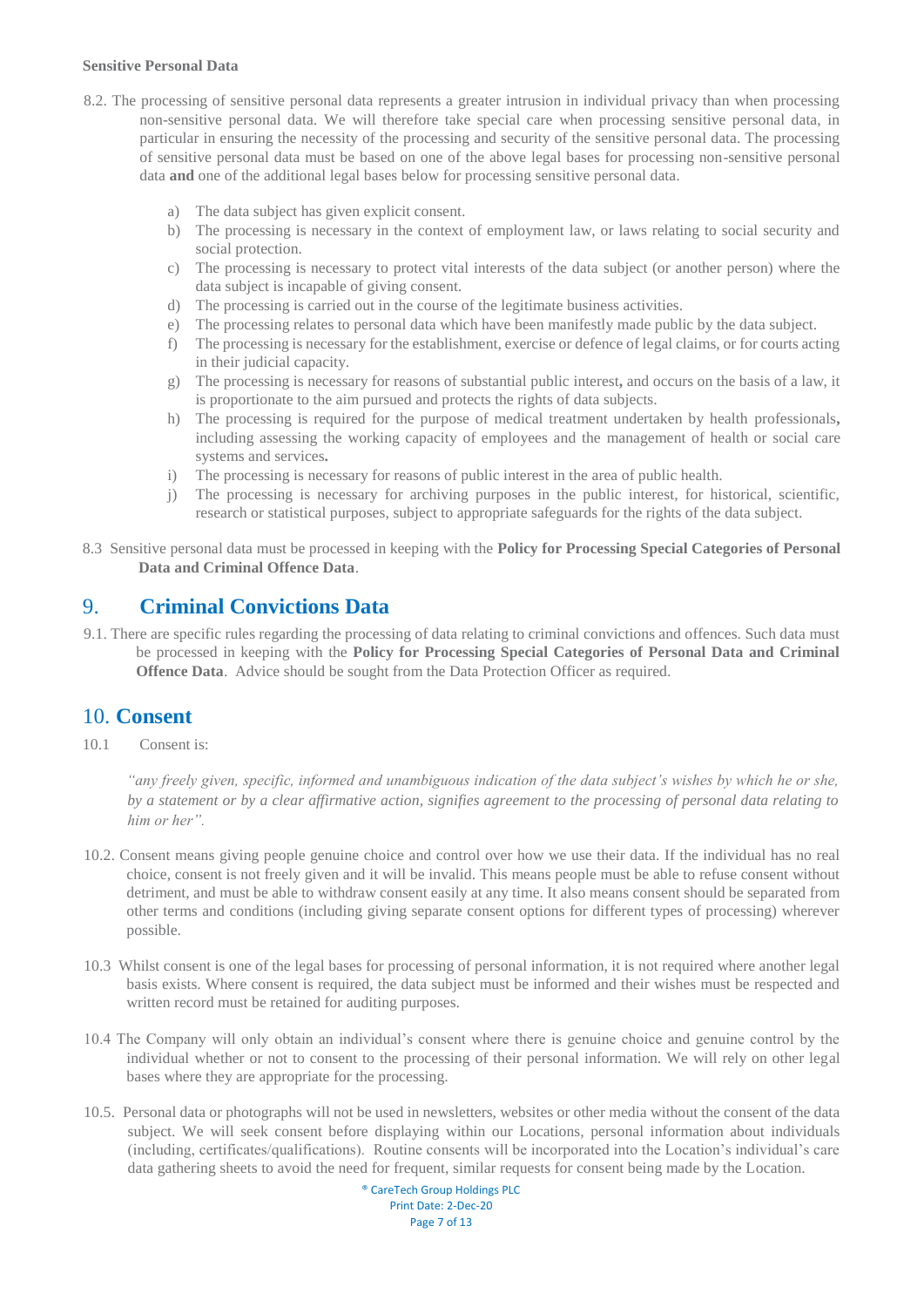10.6. Consent will not be required to publish information already in the public domain. This would include, for example, information on staff contained within externally circulated publications such as the Cambian Bulletin and Locations' Parent Newsletters. Any employee who wishes to withdraw their consent to their data being circulated in such publications should contact the Human Resource Director.

#### <span id="page-7-0"></span>11. **Children**

- 11.1. Communication aimed towards children and young people must be clear and concise. It should be age-appropriate and presented in a way that appeals to a young audience.
- 11.2. Where we rely on consent as the lawful basis for processing information about children and young people we will ensure that we obtain consent from children aged 13 years and over. For children under this age we will seek consent from whoever holds parental responsibility for the child.
- 11.3. Where parents have separated or the young person lacks the capacity to consent, consideration should be given to the 'best interests' of the child/young person.

### <span id="page-7-1"></span>12. **Direct Marketing**

- 12.1. Direct marketing" means the communication (by whatever means) of advertising or marketing material which is directed to particular individuals.
- 12.2. The Company will not participate in direct marketing practices in the absence of:
	- Explicit consent from the data subject
	- A legitimate business interest reason (advice must be sought from the Data Protection Officer)
- 12.3. Even where legitimate interests or explicit consent has been established, all correspondence and the relevant webpages/emails must include opt-out options.
- 12.4. All individuals must be given the opportunity to opt-in to receive material at the point of data collection. The appropriate opt-in mechanisms must be put in place where third party marketing or advertising materials are distributed to named individuals. In situations where this cannot be feasibly done, the materials must not be distributed.

#### <span id="page-7-2"></span>13. **Data security and Retention**

- 13.1. The need to ensure that data is kept securely means that precautions must be taken against physical loss or damage and that both access and disclosure must be restricted.
- 13.2.All staff are responsible for ensuring that:
	- any personal data which they have access to is kept securely;
	- personal information is not disclosed either orally or in writing or otherwise to any unauthorised third party;
	- computer workstations in administrative areas are positioned so that they are not visible to casual observers and are not left unattended when the user is still logged-on or in any other circumstances when the personal details of staff or individuals in our care could be accessed by unauthorised persons;
	- papers containing personal information are stored where they are not accessible to anyone who does not have legitimate reason to view or process them and they are not left on view in circumstances in which they could be read by unauthorised persons;
	- particular care and measures are taken to protect sensitive personal information from unauthorised access.
- 13.3 The Head of Location/Team Manager is are ultimately responsible for ensuring that data is restricted internally to only those individuals or groups of persons who need access to any data through the course of their work role.
- 13.4.The Company needs to retain information whilst service users and employees remain looked after or employed by it and for a period after the relationship terminates in accordance with statutory limitation periods and the Company's

® CareTech Group Holdings PLC Print Date: 2-Dec-20 Page 8 of 13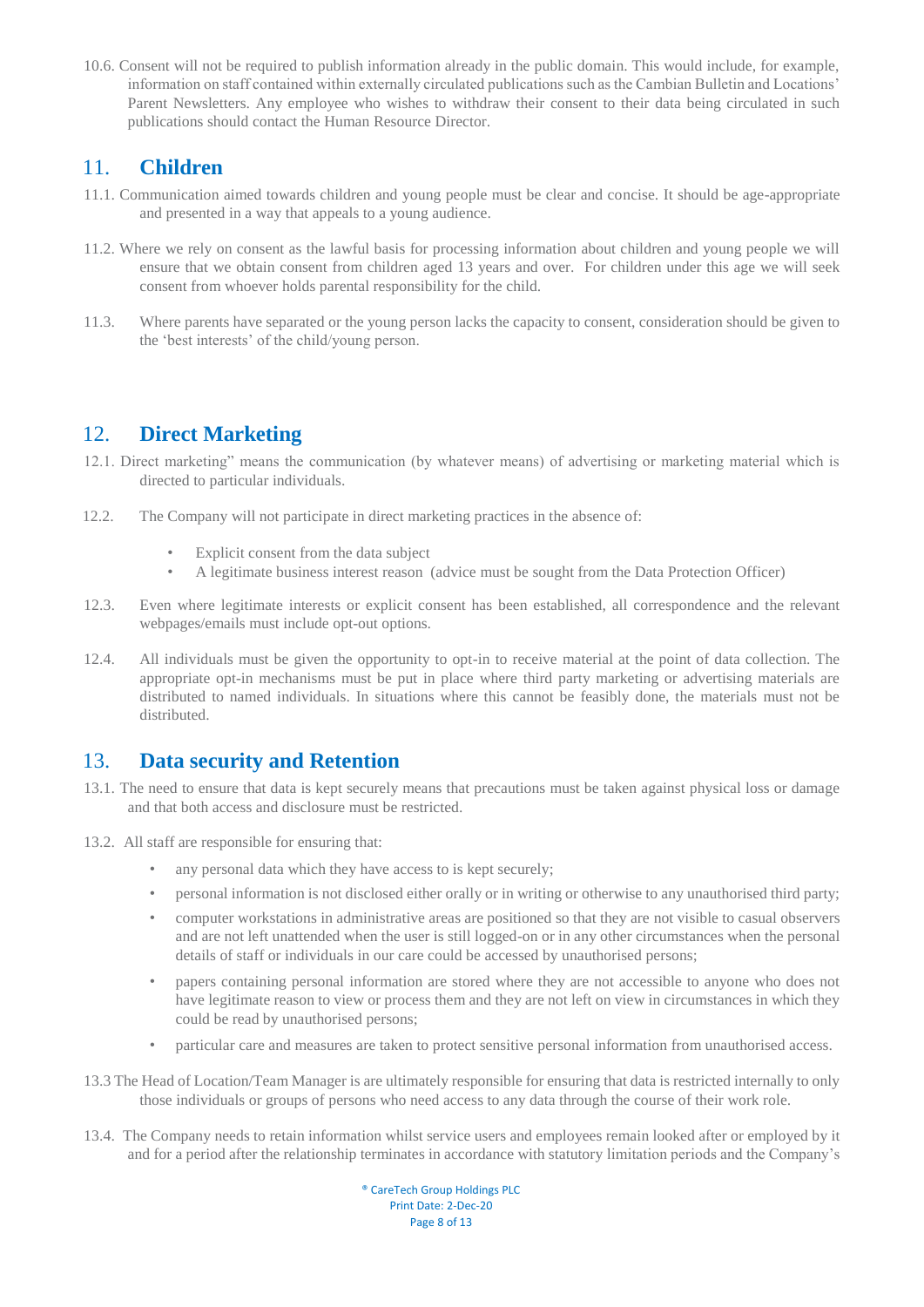Data Retention Schedule. All staff are responsible for ensuring that information is not kept for longer than necessary.

#### <span id="page-8-0"></span>14. **Right to Access Information**

- 14.1.Employees and other subjects of personal data held by the Company have the right to access any personal data that is being kept about them electronically and also have access to paper-based data held in certain manual filing systems.
- 14.2. All individuals who are the subject of personal data held by the Company are also (in some circumstances) entitled to:
	- a) The right to be informed about the information we collect about them and how we handle it
	- b) The right of access to their personal information
	- c) The right to rectification of their personal information
	- d) The right to erasure of their personal information
	- e) The right to restrict processing of their personal information
	- f) The right to transfer their personal information to another person or organisation
	- g) The right to object to processing of their personal information
	- h) The right not to be the subject of any automated decision-making by us using their personal information or profiling them
- 14.3 These rights are subject to certain exemptions which are set out in the General Data Protection Regulations and Data Protection Act 2018. Therefore, requests from individuals regarding their personal information must be handled in line with the Access to Records policy; and advice must be sought from the Data Protection Officer.
- 14.4. All enquiries about the handling of personal information must be dealt with promptly and courteously.

#### <span id="page-8-1"></span>15. **Data Disclosures**

- 15.1. Personal data will only be disclosed to organisations or individuals for whom the data subject's consent has been given, or organisations that have a legal right to receive the data without consent being given.
- 15.2.When requests to disclose personal data are received by telephone it is the responsibility of the Company to ensure the caller is entitled to receive the data and that they are who they say they are. It is advisable to call them back, preferably via a switchboard, to ensure the possibility of fraud is minimised.
- 15.3.If a request is made in person for personal data to be disclosed it is the responsibility of the Company to ensure the caller is entitled to receive the data and that they are who they say they are. If the person is not known personally, proof of identity should be requested.
- 15.4 All media enquiries must be directed to the Chief Operating Officer (COO).
- 15.5.Personal data should only be disclosed to Police Officers if they are able to supply formal, specific written confirmation of a specific, legitimate need to have access to specific personal data e.g. to assist in criminal investigations.
- 15.6. A record should be kept of any personal data disclosed as an audit trail and so that the recipient can be informed if the data is later found to be inaccurate.

® CareTech Group Holdings PLC Print Date: 2-Dec-20 Page 9 of 13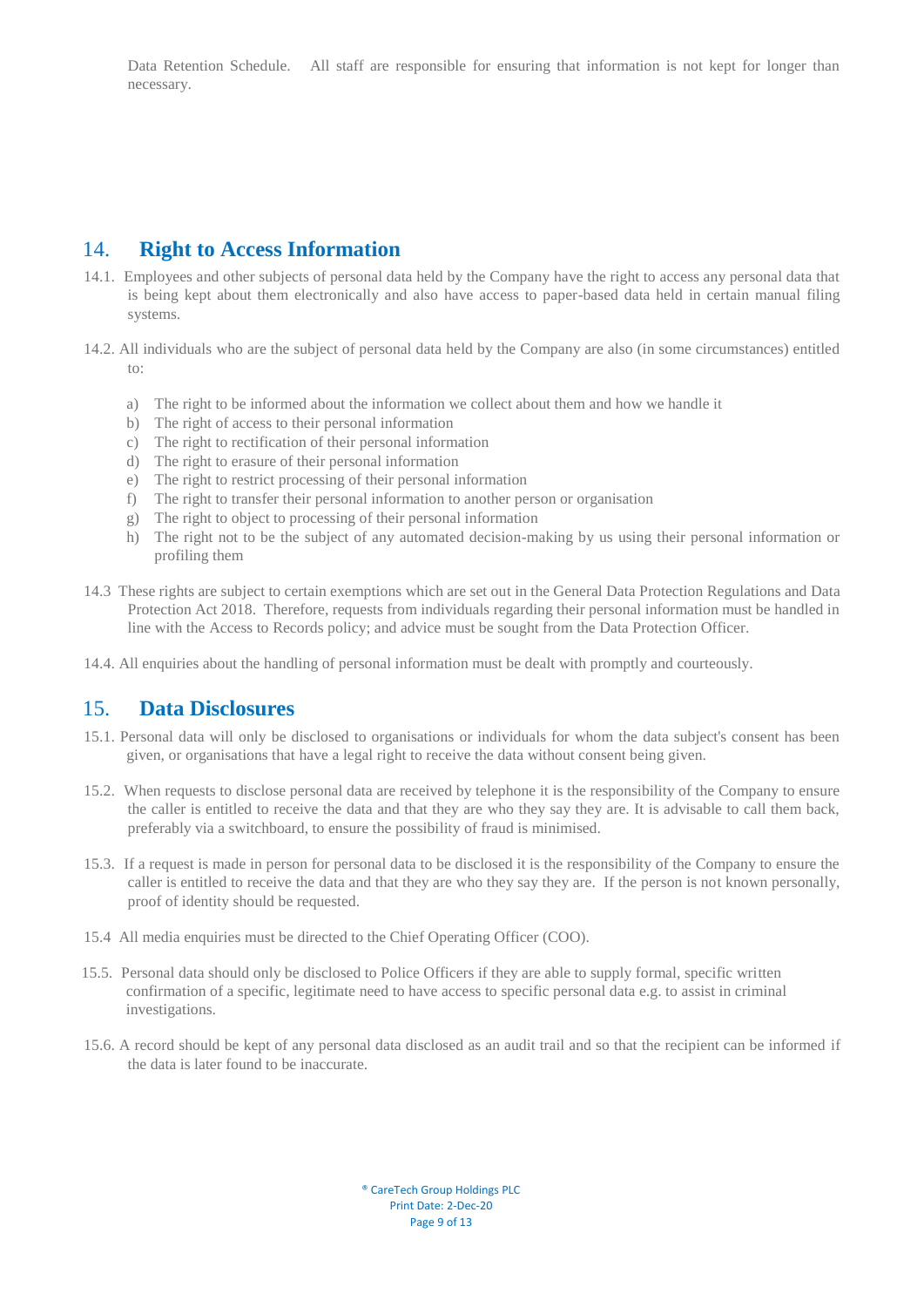## <span id="page-9-0"></span>16. **Passing Information to Partners, Relatives or Carers**

- 16.1 When clients are admitted to any Service/hospital/facility they must be asked for consent to pass on information about their condition and progress, including to partners, relatives or carers. If consent is refused this must be recorded in such a way as to ensure all staff answering enquiries are made aware of the client's wishes.
- 16.2. If a client is unable to give consent (e.g. unconscious or otherwise unable to understand what is required), information about his/her condition must only be given to the person who is judged to be the next of kin. This would usually be the spouse or partner. In the case of a widow or widower or someone without a partner, the parent and any children of that client have an equal right to information. If none of these relationships exist, a brother or sister would have a right to information. Outside of this, advice should be sought from the Multi-Disciplinary Team before passing on information to other relatives. Staff must be particularly sensitive when passing information about clients with a learning disability. It may be appropriate to share information or discuss a client's care with someone who has a formal caring role for that individual. This must only be done where it is clearly seen to be in the best interest of the client. Information shared must be limited only to that which is required for the ongoing care of the client.
- 16.3. It is recommended good practice, in the case of clients unable to give consent that a record is made of the information provided and to whom it has been provided. If the client subsequently becomes fit to consent, he/she must be advised of the information that has been given and to whom it has been given, and must be asked for consent to continue to pass on information.
- 16.4. Clients under 16 are entitled to the same duty of confidence as adults and must be asked for consent to pass information to relatives, carers, etc. Young People under 16 who have the capacity and understanding to take decisions about their own treatment are entitled also to decide whether personal information may be passed on and generally to have their confidence respected. In these circumstances professional staff will be consulted.
- 16.5. Client information, including condition reports and future appointment dates, should not be given out over the telephone unless permission has been given by the patient or client, or there is no doubt as to the caller's entitlement to the information. As a general rule only basic information should be provided although it may be appropriate to provide more detailed information to immediate family members entitled to information who live a distance away. In all cases, staff must be satisfied that the person has a right to the information and that the patient or client has not objected.

#### <span id="page-9-1"></span>17. **Photographic, Audio & Video Recordings and Use of Data on Social Media**

- 17.1 In all cases, of photographic, audio and video recordings, consent is required and refusal to participate must be respected. Consent can be given verbally and recorded and dated in the client's notes. The completion of a consent form is recommended where recordings or images are likely to be published.
- 17.2 In all cases, the client must be informed, in a way he/she can understand, why the recording/images are being taken and how they will be used. Otherwise, consent will not be valid. The person responsible for seeking consent is the person requesting the image or recording.
- 17.3. Images taken as part of care and treatment are confidential. A hard copy must be placed in the client's record and must be protected in the same way as any other confidential document within a health or social care record. Once the hard copy is made, the image must be deleted from the camera/PC.
- 17.4 For reasons of privacy and confidentiality, service users, relatives and other visitors should also be discouraged from using personal phones or cameras to take photographs on Company premises.
- 17.5. Social media must never be used in a way that conflicts with or breaches any organisational policy. Personal confidentiality of employees or clients must be respected at all times.
- 17.6. Social media should not be used to make defamatory or disparaging comments about any employee, service user or any business partners of CareTech.
- 17.7 Employees should not post any material that identifies or could potentially identify the location of any children's care services.
- 17.8 Employees will be personally responsible and accountable for any images that breach confidentiality or contain sensitive information; are speculative or discriminatory or contain information that might identify a service user.

® CareTech Group Holdings PLC Print Date: 2-Dec-20 Page 10 of 13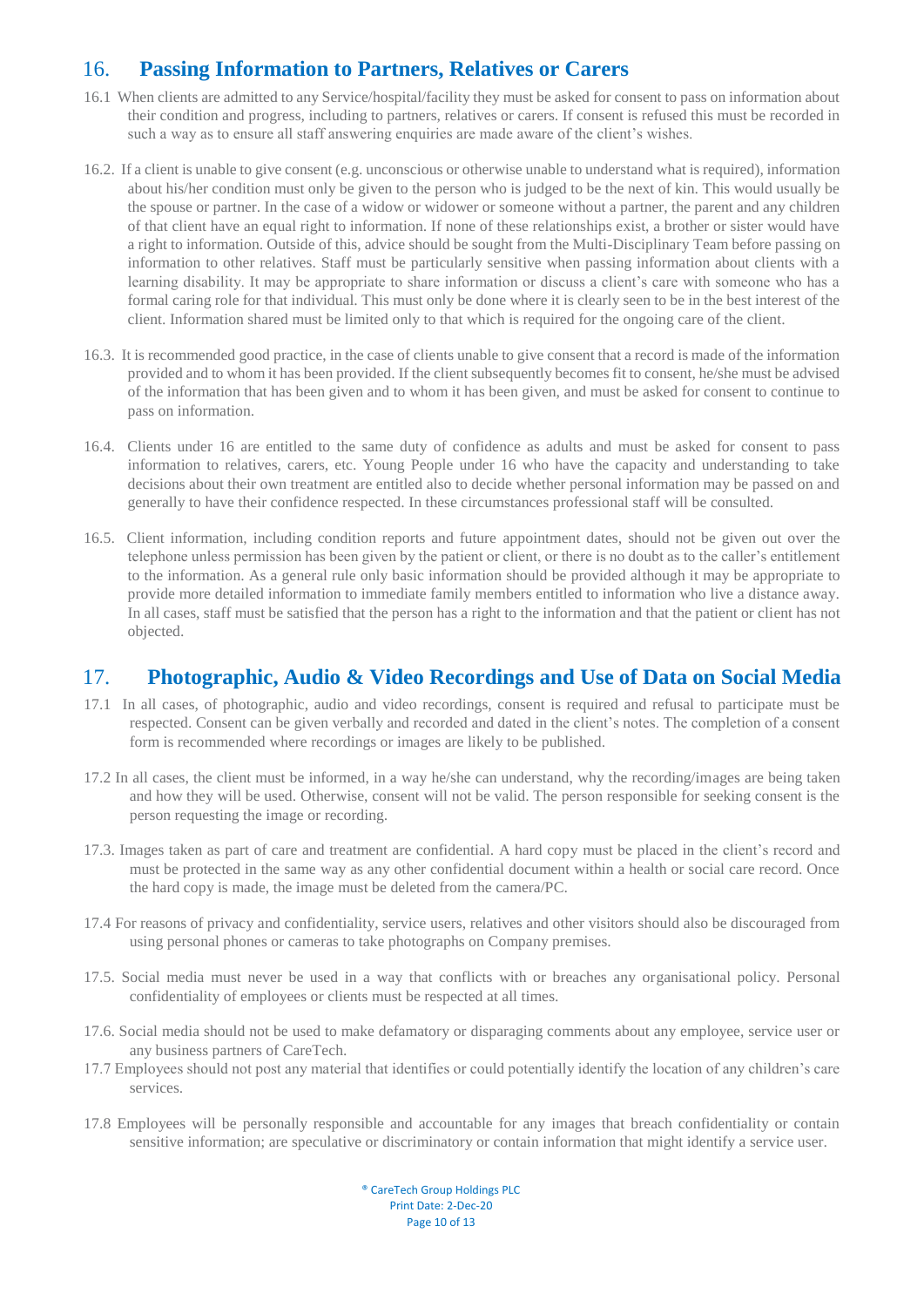## <span id="page-10-0"></span>18. **Removal of Patient/Client Records from Company Premises by Staff**

- 18.1 The removal of client records from premises by staff, except in the following circumstances, is prohibited:
	- When a client is being transferred for care or treatment to another service.
	- When a member of staff is making a domiciliary visit and must take a client's notes along.
	- When notes are needed for evidence in a court case and the attending member of staff cannot collect them on the day of the hearing.
	- When a professional has a visit outside the client's residence or office premises and needs to take notes or requires them for updating following a consultation which may entail taking records home overnight.
	- When other working practices require professional staff to take records home overnight (to be returned to premises the next working day).

#### <span id="page-10-1"></span>19. **Transferring Personal Information outside of the European Union**

- 19.1. There are strict guidelines regarding the sharing of information outside of the European Economic Area (EEA).
- 19.2. Advice must be sought from the Data Protection Officer before transferring the personal information of any individual to another country.

#### <span id="page-10-2"></span>20. **Personal Information Breach**

- 20.1. A personal information breach is a breach of security leading to the accidental or unlawful destruction of personal information; loss, alteration, unauthorised disclosure, or access to personal information transmitted, stored or otherwise processed.
- 20.2. If you know or suspect that there has been a personal information breach, you must report it immediately to your line manager and the Data Protection Officer. You must also take action to stop the breach getting worse, for example, by:
	- a) Confirming that an email has been deleted by the recipient following accidental disclosure, or if possible, revoke any further access.
	- b) Recovering lost paper records or any lost device left in a public place.
	- c) Changing the access codes to any compromised building.
	- d) Informing IT in the event of any compromised computer or data access or anything suspicious or untoward on your device, applications or network files & folders.
	- e) Disconnecting your device from the network and report directly to IT, if you suspect you are being directly targeted in a cyber-attack.

## <span id="page-10-3"></span>21. **Appendix 1: Roles and Responsibilities**

#### **21.1 The Board of CareTech Group**

The board of CareTech Group is responsible for all governance within CareTech and its associated companies.

#### **21.2 The Senior Management Team**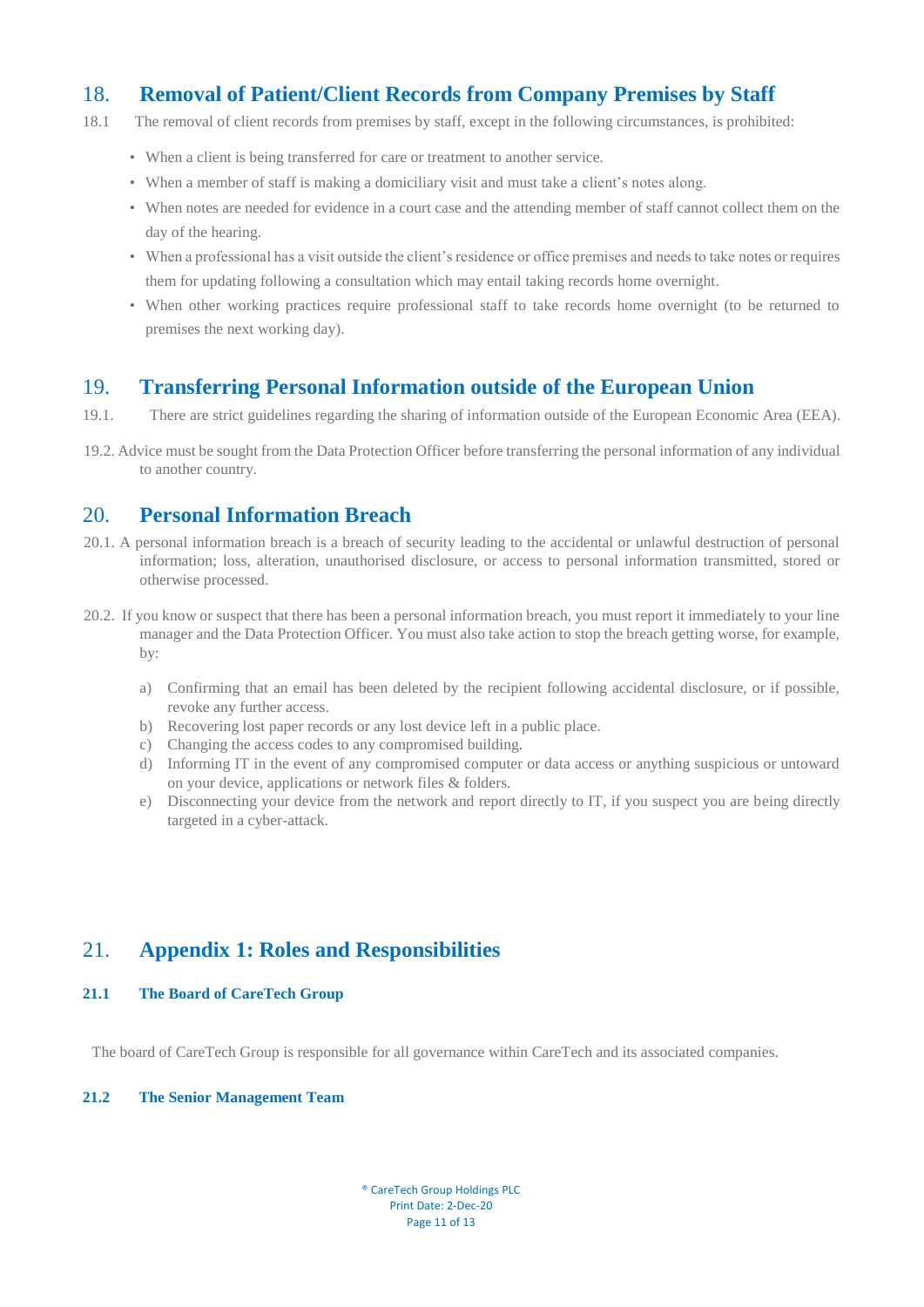The Senior Management Team has responsibility for information governance. This involves providing high level support to ensure that each service applies relevant information governance policies and controls, including compliance with the requirements of the Data Protection Act 2018.

#### **21.3 The Data Protection Officer**

The Data Protection Officer is responsible for:

- Acting as the first point of contact for all data protection issues
- Providing guidance and advice on data protection issues
- Renewing and amending the Company's data protection notifications to the Information Commissioner
- Cordinating, processing and responding to all subject access requests
- Overseeing all data sharing protocols and agreements
- Creating, maintaining and renewing training modules and toolkits as appropriate  $\square$  Providing data protection training and awareness raising  $\square$  Cordinating and investigating information breach procedures.
- Ensure compliance and review of the NHS Data Security and Protection Toolkit (DSPT) and all annual updates

#### **21.4 Department/Line Managers**

Department/Line Managers are responsible for ensuring that this policy and any associated procedures governing the use of personal information are understood and followed by all staff within their service. In addition they must:

- Ensure that their staff has access and resources to receive data protection training appropriate to their role. A copy of this policy should be readily available for reference in services.
- Report any suspected breaches of confidentiality or information loss to the Data Protection Officer and follow any subsequent procedures
- Identify any existing or emerging information risks relating to personal information and report to the Data Protection Officer
- Ensure that personal data required to answer a subject access request is provided timely to the Data Protection **Officer**
- Ensure that there are appropriate procedures and measures in place to protect personal data, particularly when that information (hardcopy and electronic) is removed from the Company's premises
- Undertake annual information self to ensure on compliance with this policy
- Consult the Senior Management Team and Data Protection Officer before entering into any information sharing protocol or agreement.

#### **21.5 Employees**

Employees have a responsibility for data protection and must:

- Read, understand and follow this policy and any associated procedures that relate to the use and handling of personal information in the course of their work
- Undertake data protection training and ensure they have a clear understanding of their responsibilities when using and handling personal information
- Identify and report any risks to personal information to their line manager and/or the Data Protection Officer
- Identify and report suspected breaches of confidentiality or compromised personal data to their line manager and/or the Data Protection Officer

® CareTech Group Holdings PLC Print Date: 2-Dec-20 Page 12 of 13